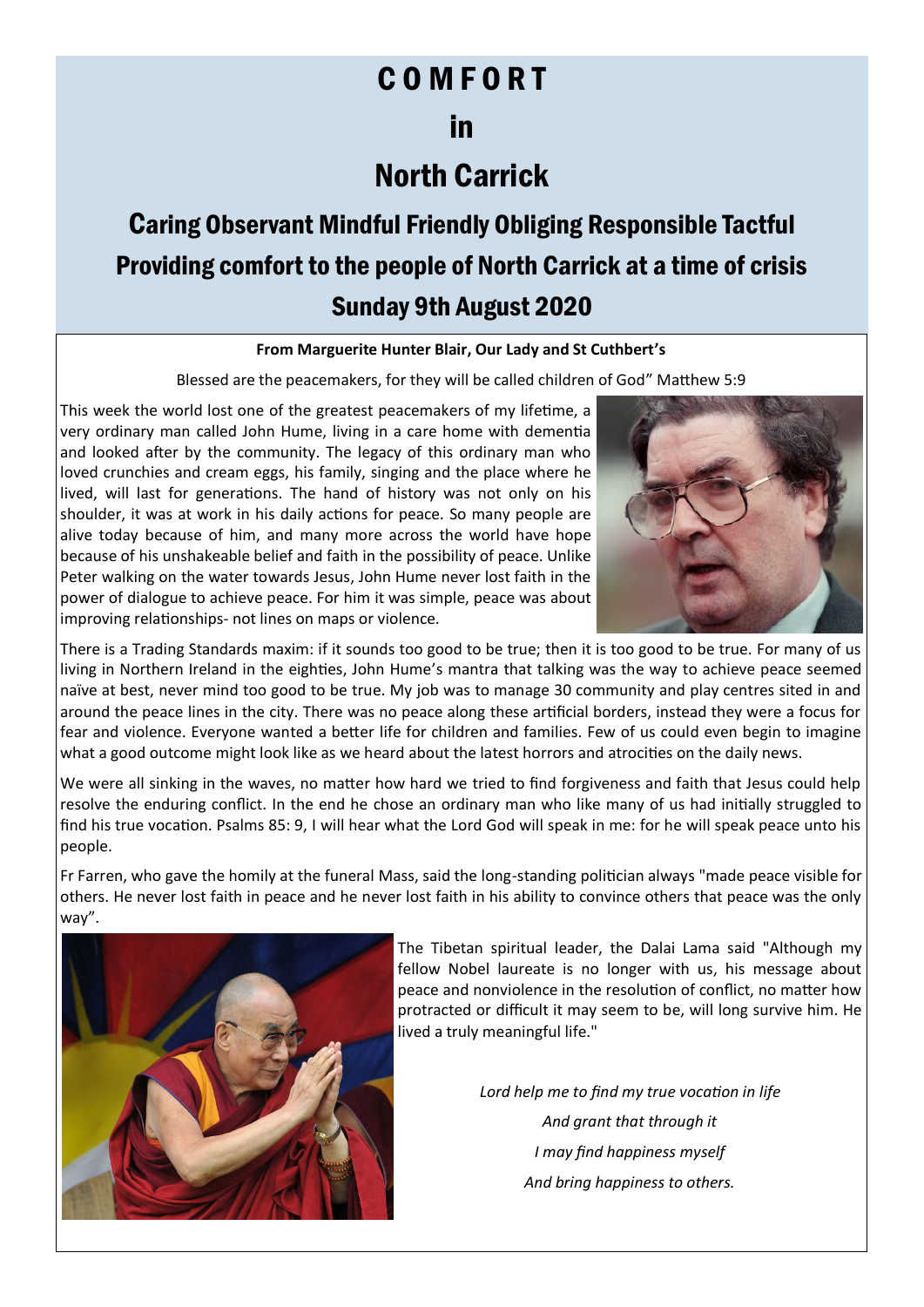This Sunday the gospel in my Church relates one of the most awesome events in the life of Jesus, pointing to the cosmic power which God wields. We still marvel today when we think of Jesus walking on the storm-ravaged waters of the Sea of Galilee. The disciples were terrified when they saw him and their fears perhaps prevented them from recognising Jesus in such unnatural and frightening circumstances. Peter managed to summon some courage which deserted him when he actually got out of the boat. The strength of the wind and the inconsistency of the waves undermined his faith and caused him to cry out in desperation to Jesus.

How very much Peter reminds us of ourselves. He has to reassure himself it really is Jesus and that if he gets out of the boat, Jesus is o.k. with that. Being in the midst of any overwhelming experience, however, can show up how deep our faith really is. Even then, the strong arm of God responds to our urgent appeals.



It doesn't matter whether we see Peter as impulsively foolish or very brave. What matters is that Jesus steadies him while acknowledging his lack of faith. How often do we need a reassuring hand when things get a bit much for us? Faith in the closeness of Christ and reliance on his steadying hand are a sure rock when we call out to him in crisis. In the current hazardous situation of Covid-related fears, the warming up of our earth and global economic emergencies, he is with us stretching out his hand when we call. Our faith helps us extend the hand of God to others, for it is in us and through us that he reaches out to the needy, to those most threatened by the storms of life.

What we have to remember is that if we want to walk on water, we have to get out of the boat!

It takes courage at times to walk with God, but trying to go it alone, no matter how good our intention, is so pointless, when we can call out to God to steady us.

Someone once said that living the Christian life 24/7 is as hard as walking on water and currently just keeping our head above water is so much easier with Christ's help. The strong hand of our God keeps us upright and ready to walk wherever life leads.

As the song says 'Put your hand in the hand of the man who walks on water!' Now is the time to grip that helping hand more firmly than ever. **Ellen Hawkes**

#### **Celebrating Saint Oswald**



This Sunday at St Oswald's, we will be celebrating our patronal festival—the Feast of St Oswald of Northumbria. This will be a particularly important service as it will only be our second since the easing of lockdown restrictions. Our first service was last Sunday, and although the precautions and physical distancing seemed daunting at first, it is surprising how quickly we all adjusted. There was a feeling of great relief at being able to worship together and take Holy Communion as the people of God, as well as reflect on the toll that this pandemic has had on the lives of so many.

For our patronal festival, we were delighted to receive a new icon of St Oswald that was painted by the Rev Mary Jepp, former rector of Holy Trinity Church in Kilmarnock. St Oswald was a 7th Century King who, with St Aidan, introduced Christianity to Northumbria. The village of Kirkoswald takes its name from the church that was built following St Oswald's victory in battle there. St Oswald died in battle on 5th August in the year 642. You can see a short video of our priest, Fr Jim Geen, blessing the icon on our Facebook page.

Collect for Saint Oswald:

God of Life, who so kindled the faith of St Oswald with your Spirit that he set up the sign of the cross in his kingdom and turned his people to the light of Christ: grant that we, being fired by the same Spirit, may always bear our cross before the world and be found faithful servants of the gospel; through Jesus Christ, who is alive and reigns with you, in the unity of the Holy Spirit, one God, now and for ever. Amen.

St Oswald's Church is now open for private prayer Monday—Friday, 10am—1pm and Sunday services are at 11.15am.

**Matthew Wyllie**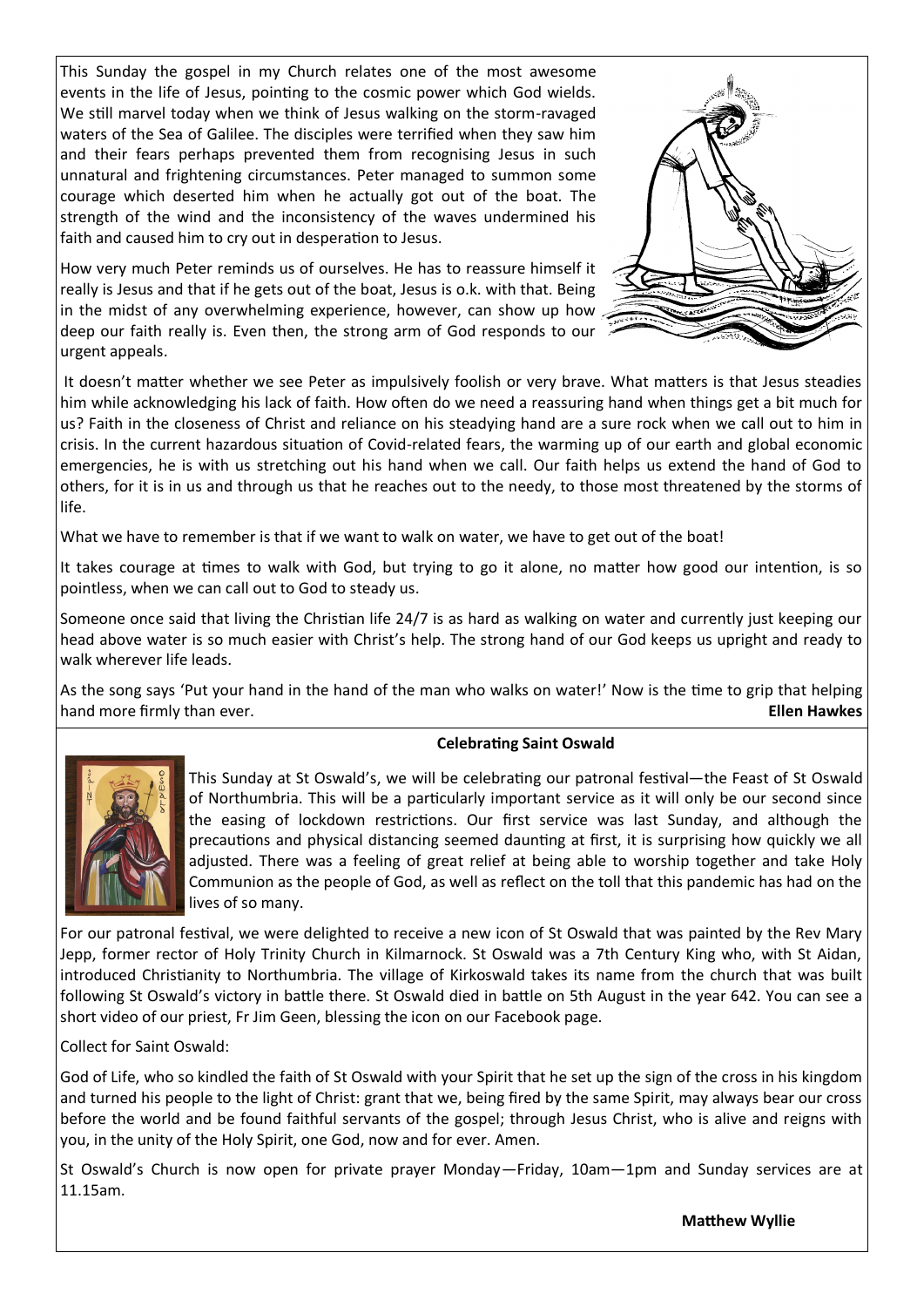#### **From Rev Dr John Lochrie, Locum minister at Crosshill and Maybole Parish Church**

Later this month there will be the 75th anniversary of the end of the Second World War with the Japanese surrender. Then it was a time for rejoicing. Now it will be a time for commemoration. Unfortunately, as with so many recent anniversaries, any commemoration will be affected by the pandemic.

While there was much rejoicing 75 years ago that all hostilities had ceased, for some it was not such a happy time. There were many for whom the days that lay ahead would bring a parting from loved ones. During the war thousands had come from all over the world to join the fight. Naturally many had formed relationships. Soon they would be going home. They would re-join families and meet up again with friends and colleagues but the partners they had met found themselves faced with a difficult decision. Should they stay and so end the relationship or did they go too and leave their families behind?



Back then it was a much more difficult choice than it would be now. In many respects the world was a much bigger place. Travel was at a much more leisurely pace. It took a week to sail to America or Canada, six to eight weeks to reach Australia or New Zealand, not the hours it takes today. Nor was there the instant communication to which we have now. Surface mail to the likes of New Zealand could take 10 or 12 weeks while airmail took 10 to12 days. For most people phoning was out of the question because of the cost. It is all so different now when contact with family down under can be instantaneous.

During the months that followed many found themselves at a crossroads as the overseas servicemen began to go home. Many chose to follow and begin a new life. How they felt is perhaps easier for us to understand today for in many respects we are finding ourselves at a crossroads. As we move through the current lockdown we find ourselves at a spot where two ways part. We are confronted with a choice and as with most choices we know that one way will be the right one, the other almost certainly wrong.

Mark tells us how Simon and Andrew, James and John were working on their boats when Jesus passed by. As the story is told he said to them out of the blue, "Follow me". What were they to do? Do they abandon everything to go with a stranger or they take what seems to be the safer way and carry on as fishermen? The right choice is never simple.

Yet for us the choices facing us are in some ways very simple. and could even be more significant than the one facing so many all these years ago at the end of the war. Today what we decide could literally be a matter of life and death for someone. As the restrictions are eased the temptation to cast caution to the winds can be great. Over these last months we have stayed at home. Now it is possible to go out and enjoy ourselves once more. Events of this last week point to the danger of selfish and irresponsible behaviour. The virus has not gone away. If we drop our guard it will come back to bite.

To most of us the way to choose seems obvious. We need to continue to be responsible to protect ourselves and perhaps more importantly to protect others. Yet it is tempting to think that what we do cannot possibly make much difference, but it could. The right way to take now is to continue to be careful, to maintain high standards of hygiene and observe social distancing. What we do really does matter. If, as we are commanded, we do love one another, the way ahead just now ought to be clear. Remember the FACTS and follow them and we shall know that we are making the right choice.

I can't believe the school holidays are over already. And it has rained most of the five weeks. A proper Scottish summer. And it is with a certain amount of trepidation that staff and pupils look forward to the year ahead. I popped in this week for exam results day and was surprised at how quickly hand sanitisers and face coverings have become normal. And staff seem quite accustomed to 2 metre distancing. Human beings it seems are nothing if not adaptable. Yet another thing to thank God for.

Also this week a few of us involved in the Parish church began proper discussions about our reopening. It is an exciting and daunting time. With so many regulations and health and safety checks required, but we will persevere. I am less worried about it now, as I attended my first lockdown funeral this week and was surprised at how like real worship it felt. Yes, everyone was seated apart and masked but there were wonderful bible readings, thoughtful prayers, reflective music with no singing, and a sense of being together with others in God's presence. It was very comforting. And although I know many will still have very reasonable health concerns about attending worship, I am also convinced that the benefits of attending a praise service to my spiritual health and well being were worth the risk to me. But whither you are worshipping this week at home or in church, I hope God answers your prayers, keeps you safe and keeps you and your loved ones well. **Lynne Rankin**